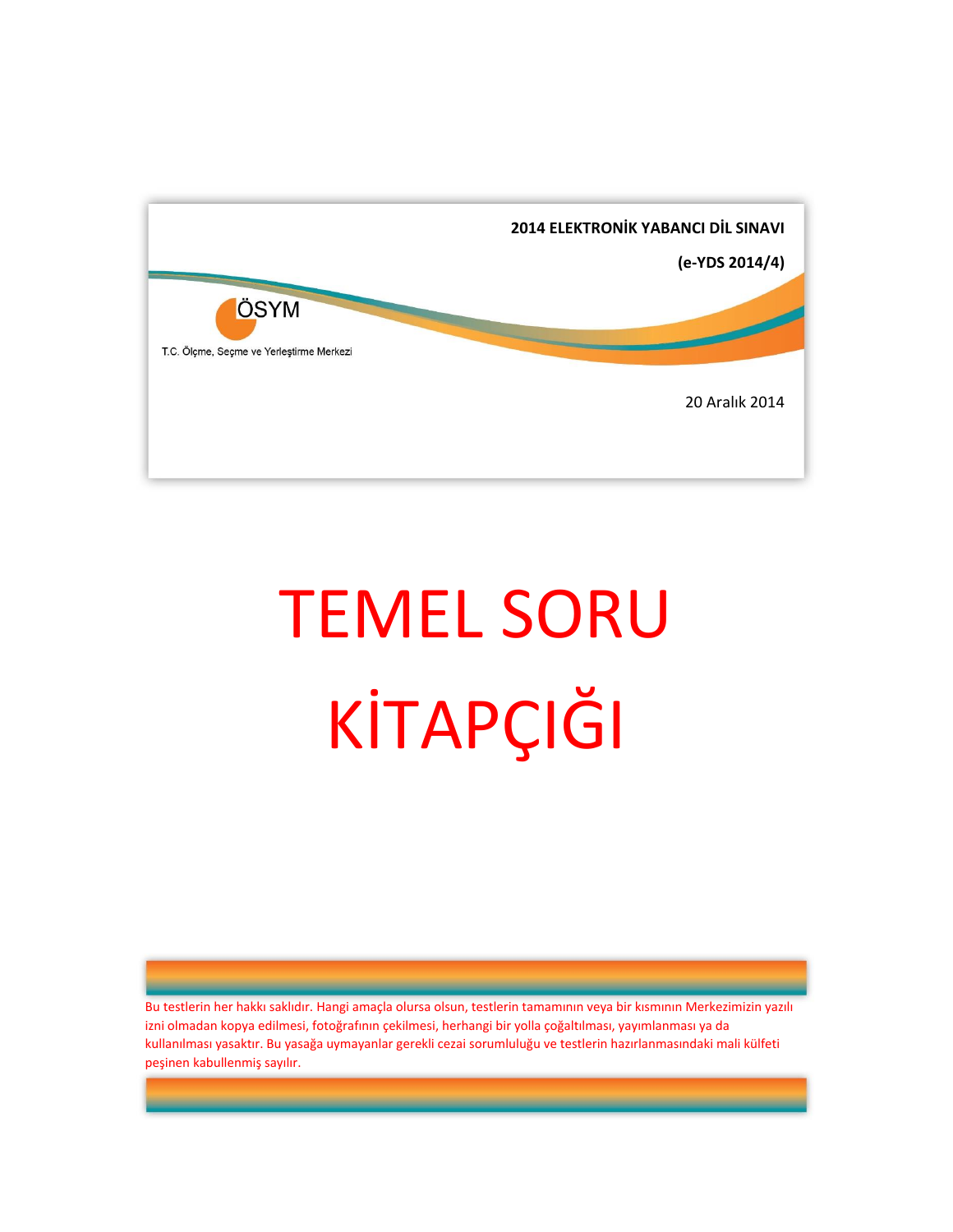# **AÇIKLAMA**

- 1- Bu elektronik sınav uygulamasındaki test 80 sorudan oluşmaktadır.
- 2- Bu test için verilen cevaplama süresi 150 dakikadır.
- 3- Bu kitapçıktaki testte yer alan her sorunun sadece bir doğru cevabı vardır.
- 4- İşaretlediğiniz bir cevabı değiştirmek istediğinizde, aynı şık üzerine tıklamanız gerektiğini unutmayınız.
- 5- **Bu sınavın değerlendirilmesi doğru cevap sayısı üzerinden yapılacak, yanlış cevaplar dikkate alınmayacaktır.** Bu nedenle, her soruda size en doğru görünen cevabı işaretleyerek cevapsız soru bırakmamanız yararınıza olabilir.
- 6- Cevaplamaya istediğiniz sorudan başlayabilirsiniz.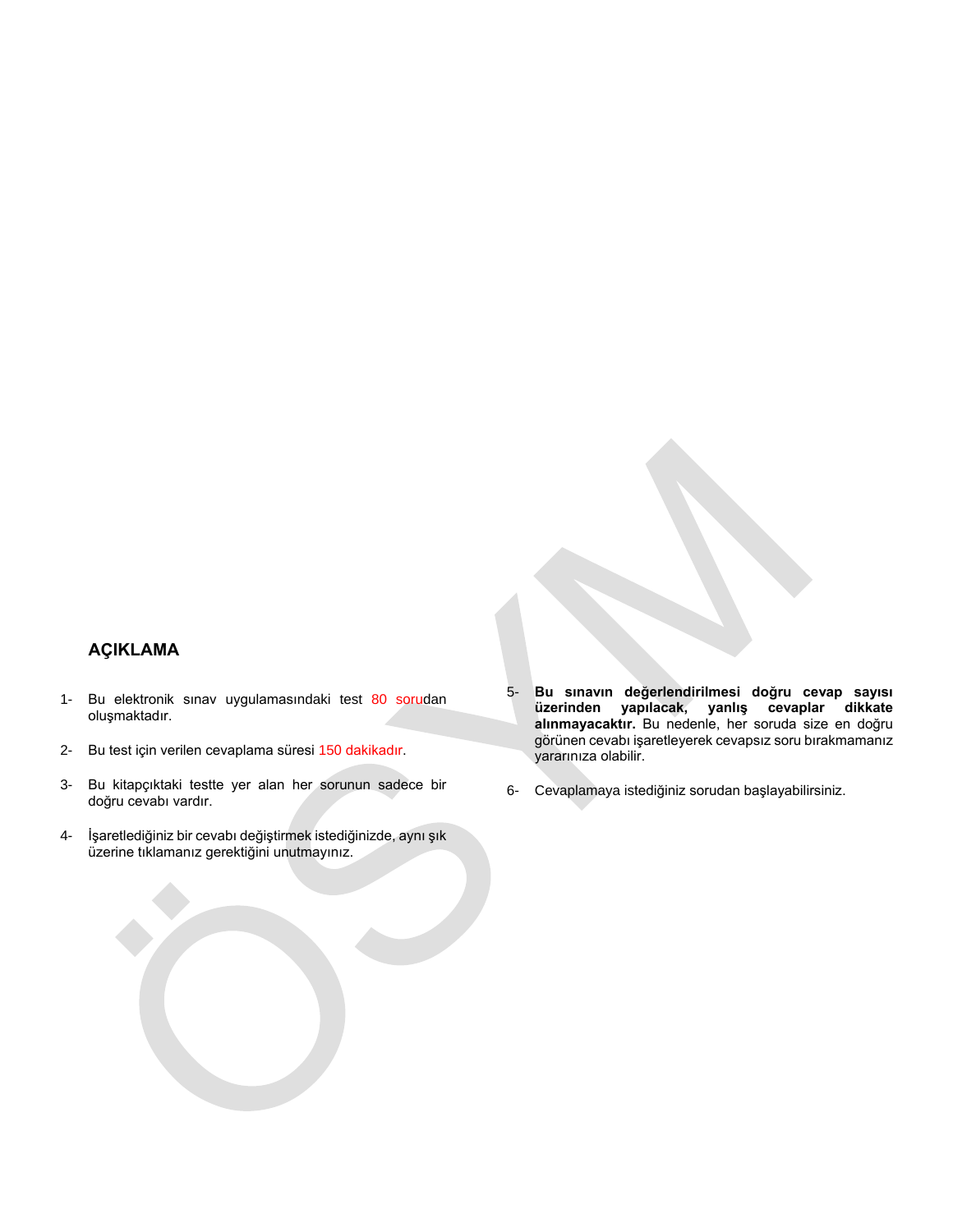1.-6. sorularda, cümlede boş bırakılan yerlere uygun düşen sözcük veya ifadeyi bulunuz.

5) **Fairy tales are understood to be stories for children, - --- through millennia, with characters who are typical and common rather than unique and who embody good or evil in direct ways.**

A) passed down

- B) cut off
- C) set out
- D) given in
- E) blown up

DOĞRU CEVAP: A

27.-36. sorularda, verilen cümleyi uygun şekilde tamamlayan ifadeyi bulunuz.

#### 32) **----, the World Wide Web is not the same thing as the Internet.**

A) Although many people treat them as synonymous

B) For it is as much a set of principles as a technology

C) Because the Internet is the most important digital service available

D) Since the idea for the Web was born in 1989

E) With the rapid spread of websites and browser technology

DOĞRU CEVAP: A

7.-16. sorularda, cümlede boş bırakılan yerlere uygun düşen sözcük veya ifadeyi bulunuz.

12) **People tend to put less effort into task performance in groups than when alone ---- the task is involving and interesting or their contribution is clearly identifiable.**

A) unless

B) until

- C) only if
- D) as though
- E) as long as

DOĞRU CEVAP: A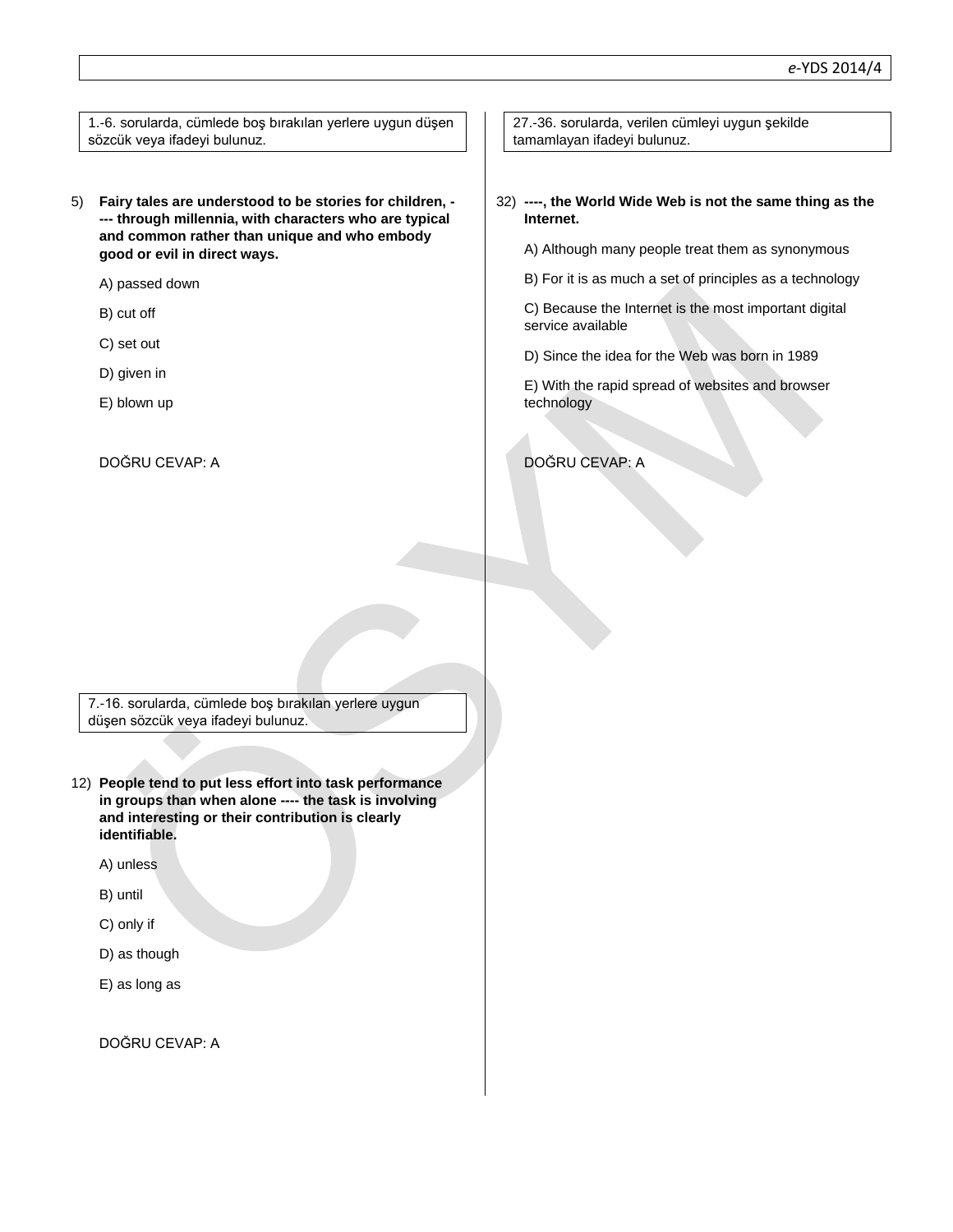37.-42. sorularda, verilen İngilizce cümleye anlamca en yakın Türkçe cümleyi, Türkçe cümleye anlamca en yakın İngilizce cümleyi bulunuz.

#### 40) **Yetenek ve başarı testleri arasındaki geleneksel ayrım, başarı testlerinin sınırlı bir süre içinde edinilen belli bilgilerin ve becerilerin ölçülmesi için tasarlanmış olmasıdır.**

A) The traditional distinction between ability and achievement tests is that the latter is designed to measure specific knowledge or skills that are acquired over a restricted span of time.

B) With regard to the traditional distinction between the ability and achievement tests, the latter promotes the use of a restricted period of time to measure specific knowledge and skills.

C) The difference between ability and achievement tests is that the latter one is traditionally designed to measure specific knowledge and skills acquired in a certain period of time.

D) The traditional difference between ability and achievement tests is the restriction of time in the latter, which is designed to measure specific knowledge and skills.

E) The designs of ability and achievement tests are traditionally different, as the latter one is designed to measure specific knowledge or skills acquired in a limited period of time.

DOĞRU CEVAP: A

63.-67. sorularda, karşılıklı konuşmanın boş bırakılan kısmını tamamlayabilecek ifadeyi bulunuz.

#### **64) Meltem:**

**- Television has failed to develop into a new form of meaningful communication. It communicates almost nothing worth being conveyed.**

**Önder:**

**- So you mean it's as if printing had been invented not in order to print the works of literature, but to print handbills, in order to advertise things we don't need.**

**Meltem:**

## **Önder:**

**- ----**

**- I agree. TV watching is mostly entertainment, aiming to distract us from conflicts but not encouraging us to solve them.**

A) Exactly. Television hasn't achieved its potential as a medium to spread information of use to citizens or to raise awareness about problems.

B) Critics point out that one-sixth of the time most children spent awake is devoted to watching TV.

C) The reactions of viewers to a television show vary greatly with regard to their age, gender or socioeconomic level.

D) Television has mostly been a means of exposing audiences to adverts, and they affect them both in negative and positive ways.

E) Many people say they don't actually like watching TV, but statistics show there is a sharp increase in the number of viewers.

DOĞRU CEVAP: A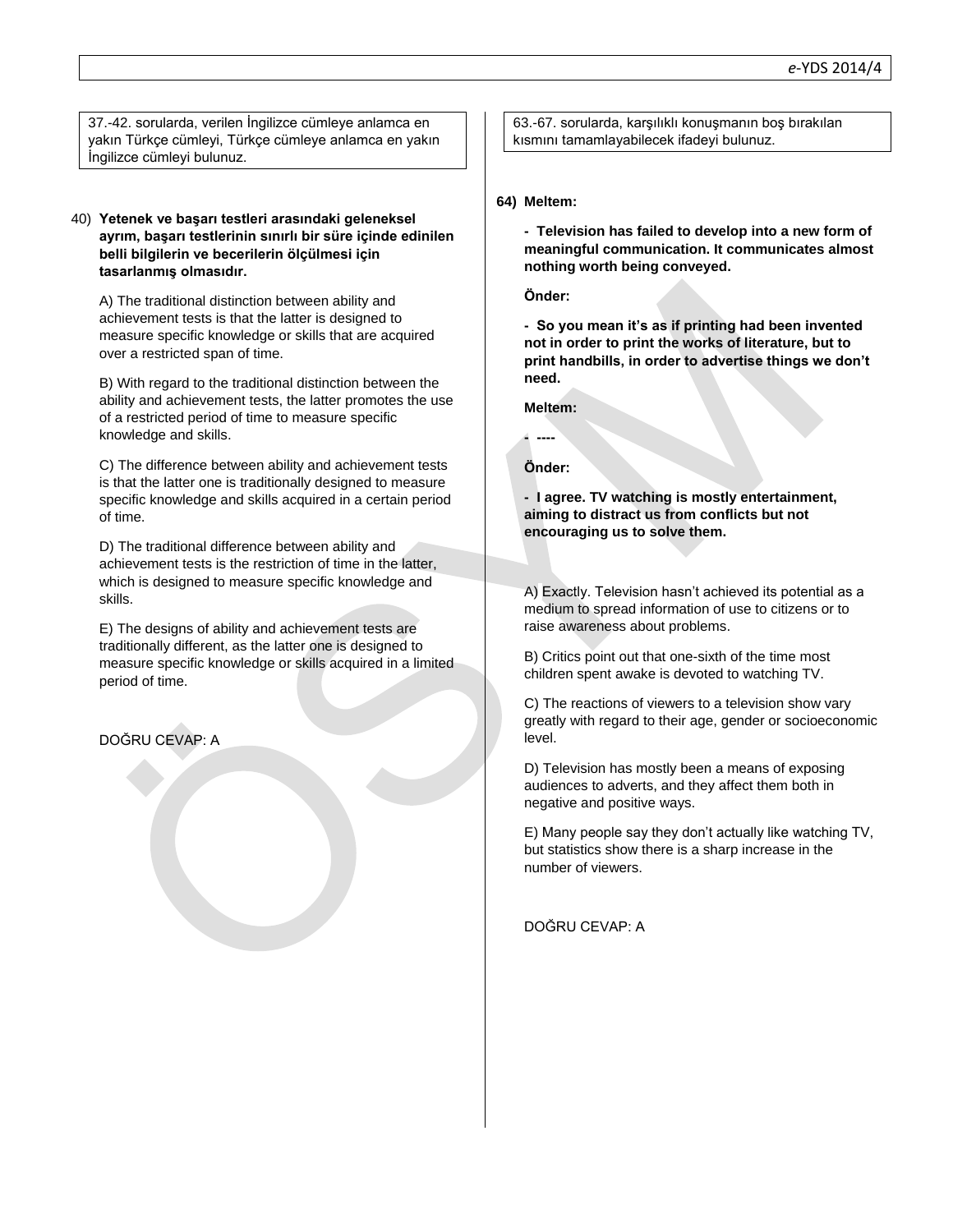68.-71. sorularda, verilen cümleye anlamca en yakın cümleyi bulunuz.

### 68) **The idea that you can discipline your mind and improve self-control through various techniques is something with which most of us would agree.**

A) Most people agree that in order to improve the mind, various techniques that require a lot of self-control need to be employed.

B) The majority of people support the notion that there are certain techniques that can be employed to help us have better self-control and a more ordered mind.

C) There is a general agreement that the mind can be improved and self-control can be enhanced if people have more of an idea about the multiple techniques involved.

D) Most of us accept the fact that discipline and selfcontrol are both techniques that need to be worked on if we want to improve our minds.

E) Many people believe that there needs to be a general agreement on the type of techniques needed to discipline your mind and improve self-control.

DOĞRU CEVAP: B

72.-75. sorularda, boş bırakılan yere, parçada anlam bütünlüğünü sağlamak için getirilebilecek cümleyi bulunuz.

74) **At the end of the 18th century, France was nearly bankrupt after a series of costly wars. ---- While the country faced starvation, King Louis XVI and the nobility lived in luxury, and rumours spread that they were storing grain that the poor desperately needed. The French people had heard how the Americans overthrew the rule of the British king in 1776, and as the poor grew more dissatisfied, they demanded change. In 1789, a sharp rise in the price of bread and heavy taxes caused people to take action and the French Revolution began.**

A) French society was basically divided into three classes before the Revolution.

B) Agricultural techniques used in France in the 18<sup>th</sup> century were comparable to that of other countries.

C) Britain also had a ready supply of resources and raw materials as well as plentiful food reserves.

D) To make matters worse, a bad harvest in 1788 left much of the population short of food.

E) The new National Assembly promised to give power to the common people.

DOĞRU CEVAP: D